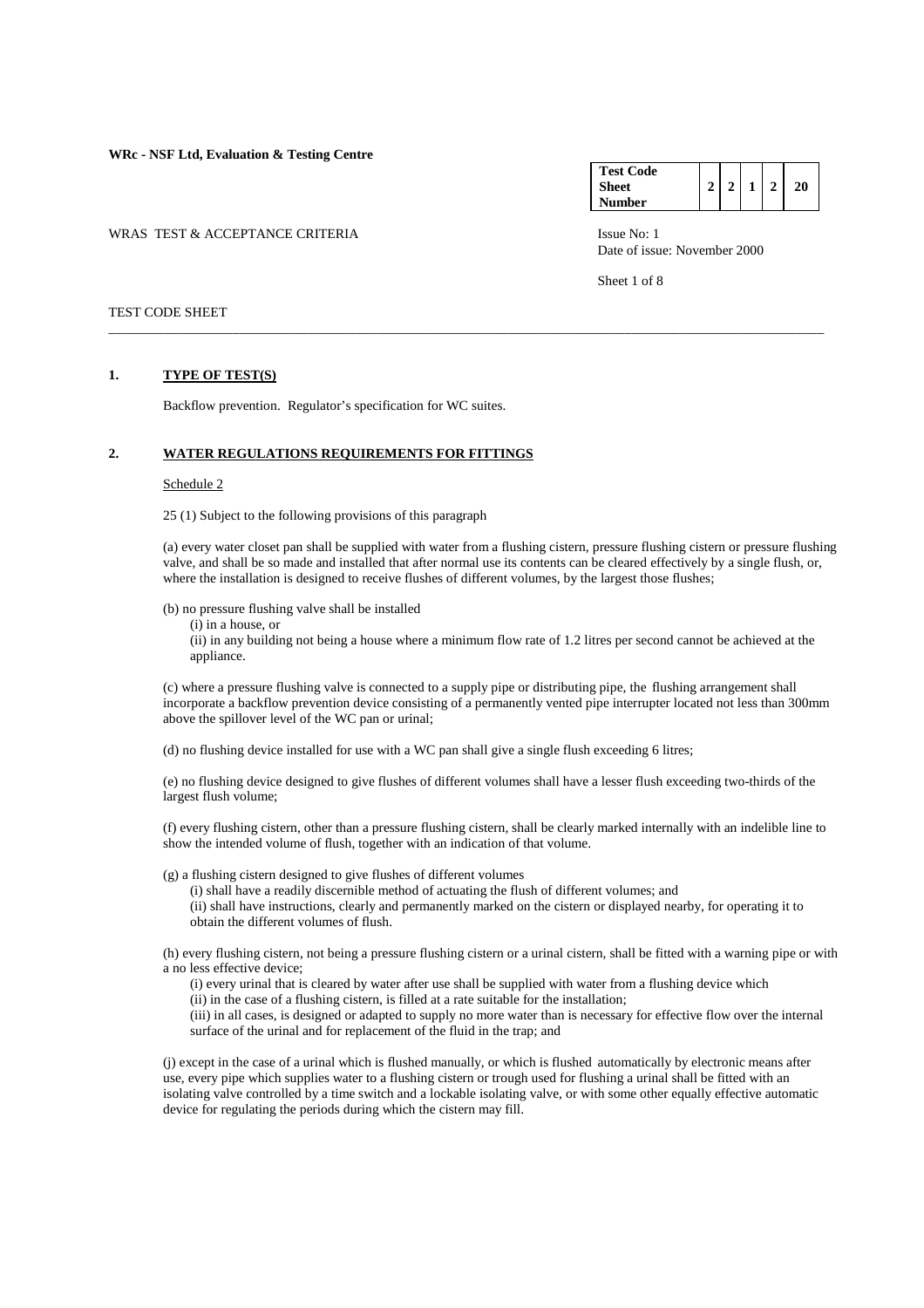| <b>Test Code</b> |  |   |    |
|------------------|--|---|----|
| Sheet            |  | ∍ | 20 |
| Number           |  |   |    |
|                  |  |   |    |

 Issue No: 1 Date of issue: November 2000

Sheet 2 of 8

(2) Every water closet, and every flushing device designed for use with a water closet, shall comply with a specification approved by the regulator for the purposes of this schedule.

\_\_\_\_\_\_\_\_\_\_\_\_\_\_\_\_\_\_\_\_\_\_\_\_\_\_\_\_\_\_\_\_\_\_\_\_\_\_\_\_\_\_\_\_\_\_\_\_\_\_\_\_\_\_\_\_\_\_\_\_\_\_\_\_\_\_\_\_\_\_\_\_\_\_\_\_\_\_\_\_\_\_\_\_\_\_\_\_\_\_\_\_\_\_\_\_\_\_\_\_\_\_\_\_

(3) The requirements of the sub-paragraphs (1) and (2) do not apply where faeces or urine are disposed of through an appliance that does not solely use fluid to remove the contents.

(4) The requirement in sub-paragraph (1)(i) shall be deemed to satisfied

(a) in the case of an automatically appeared flushing cistern servicing urinals which is filled with water at a rate not exceeding

(i) 10 litres per hour for a cistern serving a single urinal;

(ii) 7.5 litres per hour per urinal bowl or stall, or as the case may be, for each 700mm width of urinal slab, for a cistern serving two or more urinals;

(b) in the case of a manually or automatically operated pressure flushing valve used for a flushing urinals which delivers not more than 1.5 litres per bowl or position each time the device is operated.

(5) Until 1 January 2001 paragraphs (1) (a) and (d) shall have effect as if they provided as follows

(a) every water closet pan shall be supplied with water from a flushing cistern or trough of the valveless type which incorporates siphonic apparatus;

(b) no flushing device installed for use with a WC pan shall give a single flush exceeding 7.5 litres.

(6) Notwithstanding sub-paragraph 1(d), a flushing cistern installed before 1st July 1999 may be replaced by a cistern which delivers a similar volume and which may be either single flush or dual flush; but a single flush cistern may not be so replaced by a double flush cistern.

(7) In this paragraph

'PRESSURE FLUSHING CISTERN' means a WC Flushing device that utilises the pressure of water within the cistern supply pipe to compress air and increase the pressure of water available for flushing a WC pan.

'PRESSURE FLUSHING VALVE' means a self closing valve supplied with water directly from a supply pipe or a distributing pipe which when activated will discharge a pre determined flush volume.

'TRAP' means a pipe fitting or part of a sanitary appliance, that retains liquid to prevent the passage of foul air; and

'WARNING PIPE' means an overflow pipe whose outlet is located in a position where the discharge of water can be readily seen.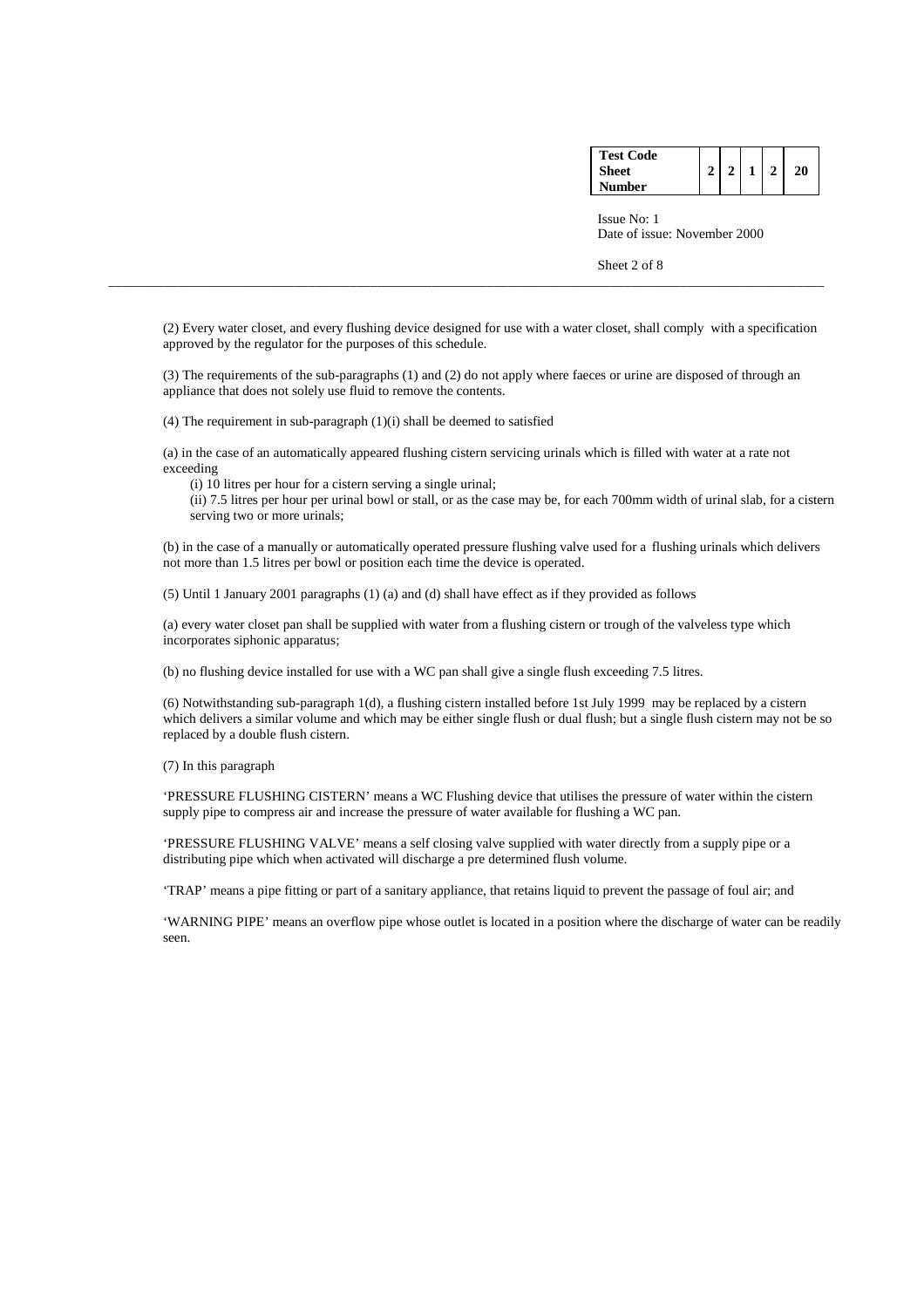| <b>Test Code</b> |  |   |    |
|------------------|--|---|----|
| <b>Sheet</b>     |  | ∍ | 20 |
| <b>Number</b>    |  |   |    |
|                  |  |   |    |

 Issue No: 1 Date of issue: November 2000

Sheet 3 of 8

## **3. BRITISH STANDARDS OR WATER SPECIFICATION, DEEMED TO SATISFY WATER REGULATIONS REQUIREMENTS**

\_\_\_\_\_\_\_\_\_\_\_\_\_\_\_\_\_\_\_\_\_\_\_\_\_\_\_\_\_\_\_\_\_\_\_\_\_\_\_\_\_\_\_\_\_\_\_\_\_\_\_\_\_\_\_\_\_\_\_\_\_\_\_\_\_\_\_\_\_\_\_\_\_\_\_\_\_\_\_\_\_\_\_\_\_\_\_\_\_\_\_\_\_\_\_\_\_\_\_\_\_\_\_\_

\_\_\_\_\_\_\_\_\_\_\_\_\_\_\_\_\_\_\_\_\_\_\_\_\_\_\_\_\_\_\_\_\_\_\_\_\_\_\_\_\_\_\_\_\_\_\_\_\_\_\_\_\_\_\_\_\_\_\_\_\_\_\_\_\_\_\_\_\_\_\_\_\_\_\_\_\_\_\_\_\_\_\_\_\_\_\_\_\_\_\_\_\_\_\_\_\_\_\_\_\_\_\_\_

3.1 Fittings with 'kitemarks' which are deemed to satisfy the requirements of regulations are listed in the directory.

## **4. TEST PROCEDURE**

4.1 Tests are applicable to the following fittings:

## **FLOAT OPERATED INLET VALVES FOR USE WITH WC CISTERNS**

#### **(A) DIAPHRAGM TYPE FLOAT OPERATED VALVES** (Derived from BS 1212 Part 3).

#### 4.2 BS 1212 Part 3 Clause 15

When tested as described in appendix F a diaphragm type float operated valve of either side or bottom inlet together with its discharge arrangement shall deliver no water into the catchpot.

#### *Appendix F: Backflow prevention test.*

- F.1 Apparatus (See figure 9)
- F.1.1 A means for producing and maintaining an absolute pressure within a vacuum vessel of 0.2 bar, (marked (a) on figure 9).
- F.1.2 A 50 mm full way gate valve, (marked (b) on figure 9).
- F.1.3 A vacuum vessel (marked (c) on figure 9), comprising a galvanised mild steel cylinder, with connections for vacuum line, pressure gauge and drain valve (if fitted).
- F.1.4 A calibrated pressure gauge (marked (d) on figure 9), to measure absolute pressures from 0 bar to 1.0 bar.
- F.1.5 A 50 mm full way quick action valve (marked (e) on figure 9).
- F.1.6 A water trap with catchpot and drain valve (marked (f) on figure 9).
- F.1.7 Pipework (marked (g) on figure (9), of the 50 mm nominal bore and not exceeding 2 m in total length connecting the vacuum vessel, full way quick action valve, water trap and the connecting pipe to the float operated valve under test.
- F.1.8 A 15 mm copper pipe (marked (h) on figure 9), no longer than 200 mm in length connecting the float operated valve under test to the 50 mm nominal bore pipework.
- F.1.9 A cistern complying with BS 1125 (side or bottom entry) with warning pipe stoppered (marked (j) on figure 9).
- F.1.10 A Water Supply.
- F.1.11 A length of 0.75 mm nominal diameter nylon thread.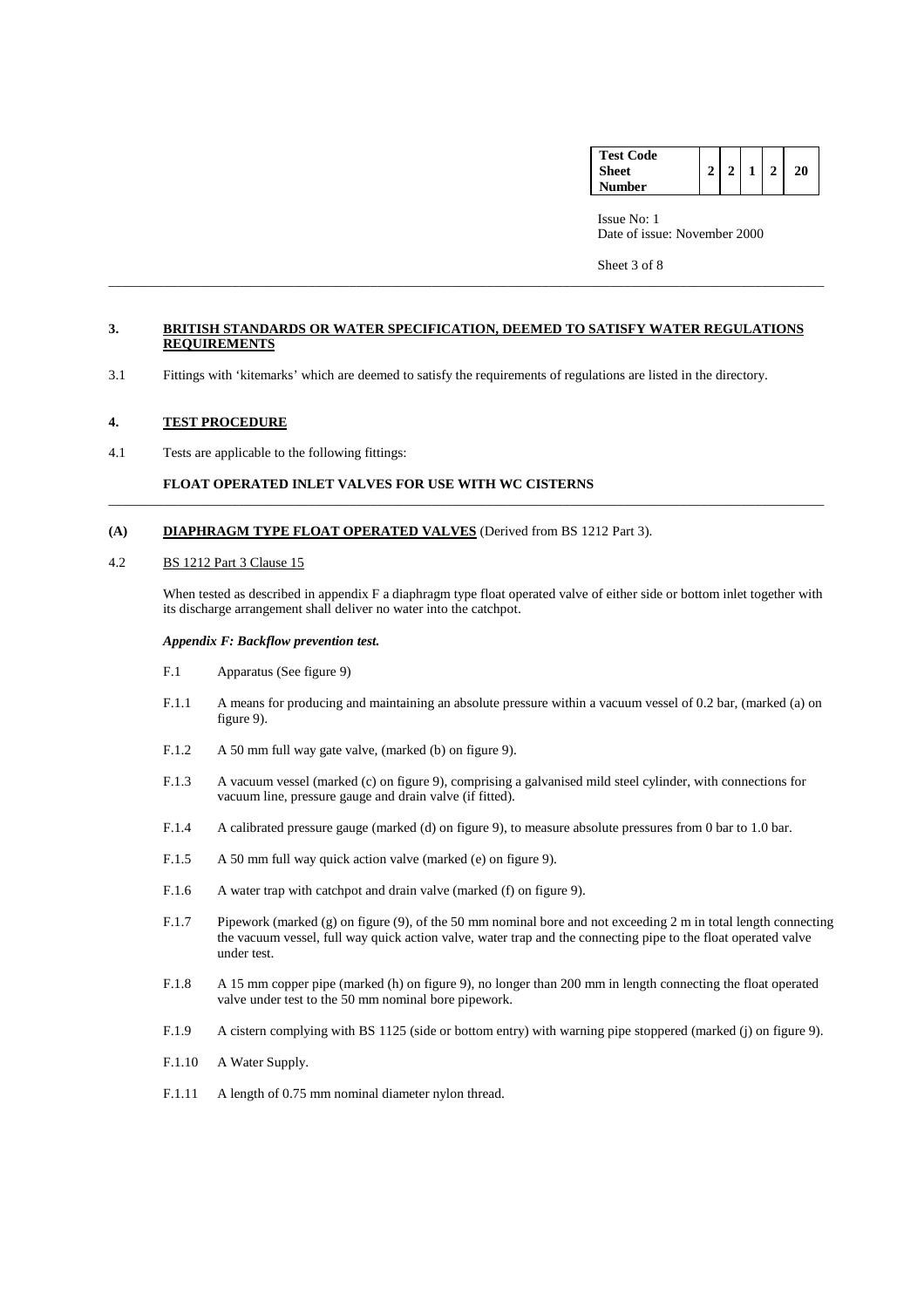| 11<br>20<br>Sheet | <b>Test Code</b> |  |  |  |
|-------------------|------------------|--|--|--|
|                   |                  |  |  |  |
| <b>Number</b>     |                  |  |  |  |

 Issue No:1 Date of issue: November 2000

Sheet 4 of 8

## F.2 Procedure

F.2.1 Foul the waterway of the float operated valve under test, over the whole passage from inlet shank to discharge arrangement outlet, by inserting the nylon thread (F.1.11)

\_\_\_\_\_\_\_\_\_\_\_\_\_\_\_\_\_\_\_\_\_\_\_\_\_\_\_\_\_\_\_\_\_\_\_\_\_\_\_\_\_\_\_\_\_\_\_\_\_\_\_\_\_\_\_\_\_\_\_\_\_\_\_\_\_\_\_\_\_\_\_\_\_\_\_\_\_\_\_\_\_\_\_\_\_\_\_\_\_\_\_\_\_\_\_\_\_\_\_\_\_\_\_\_

- F.2.2 Install the float operated valve completed with its float in the cistern.
- F.2.3 Connect the float operated valve to the pipework and associated equipment as shown in figure 9 ensuring that no residual water is present within the system.
- F.2.4 Set the float so as to produce the maximum water level when the float operated valve shuts off. Run water into the cistern until the water level is at datum level for the backflow prevention test purposes.
- F.2.5 Close the full way quick action valve (F.1.5) and the water trap drainage valve (F.1.6) and open the fullway gate valve (F.1.2).
- F.2.6 Activate the means of producing a vacuum until the gauge reading (F.1.4) on the vacuum vessel (F.1.3) is not more than 0.2 bar absolute. Close the fullway valve.
- F.2.7 Quickly open the fullway quick action valve and allow it to remain open for  $60 \pm 10$  secs. Close the fullway quick action valve.
- F.2.8 Open the water trap drain valve to ascertain if any water was present in the catchpot (see Clause 15).
- F.2.9 Lower the water level in the cistern to 20 mm below the datum level for backflow test purposes and repeat the procedures described in F.2.5 to F.2.8 inclusive.
- F.2.10 Repeat F.2.9 at 20 mm intervals of level until the water level is at least 20 mm below the lowest point of the discharge arrangement or until the cistern is empty.

## 5. **ACCEPTANCE CRITERIA**

When tested in accordance with the backflow prevention requirements of BS 1212 Part 3 clause 15 there shall be no evidence of backflow.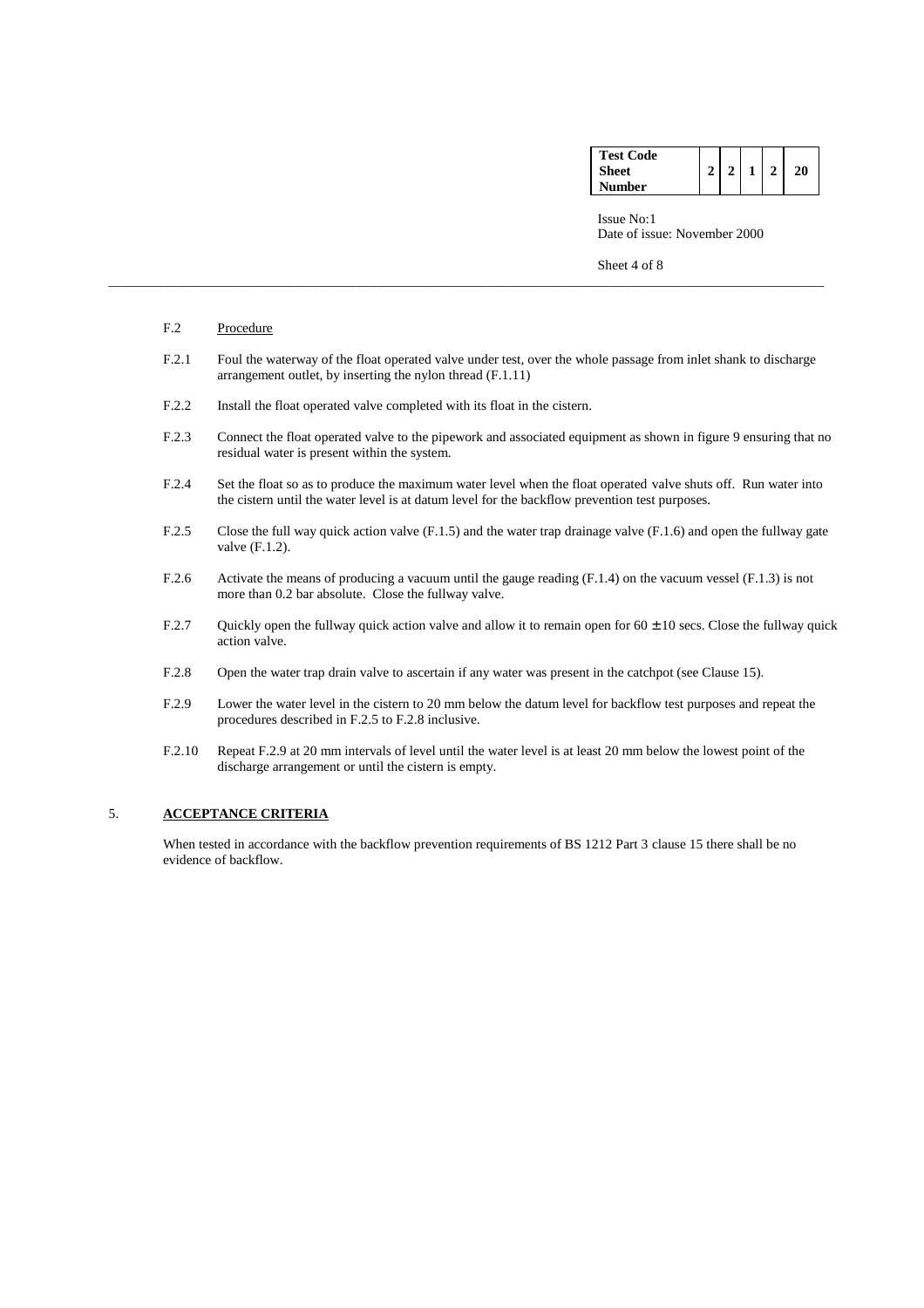| <b>Test Code</b> |  |  |    |
|------------------|--|--|----|
| <b>Sheet</b>     |  |  | 20 |
| Number           |  |  |    |

 Issue No: 1 Date of issue: November 2000

Sheet 5 of 8

## **(B) COMPACT TYPE FLOAT OPERATED VALVES** (Derived from BS 1212 Part 4)

#### 4.3 BS 1212 Part 4 Clause 17

When tested in accordance with appendix D a compact type float operated valve of either side or bottom inlet together with its discharge arrangement shall deliver no water into the catchpot.

\_\_\_\_\_\_\_\_\_\_\_\_\_\_\_\_\_\_\_\_\_\_\_\_\_\_\_\_\_\_\_\_\_\_\_\_\_\_\_\_\_\_\_\_\_\_\_\_\_\_\_\_\_\_\_\_\_\_\_\_\_\_\_\_\_\_\_\_\_\_\_\_\_\_\_\_\_\_\_\_\_\_\_\_\_\_\_\_\_\_\_\_\_\_\_\_\_\_\_\_\_\_\_\_\_

#### *Appendix D. Method of test for backflow prevention.*

- D.1 Apparatus (see figure 7).
- D.1.2 Vacuum pump (marked (a) on figure 7) i.e. a means for producing and maintaining an absolute pressure of 0.2 bar within a vacuum vessel (e.g. pump or injector).
- D.1.3 A vacuum vessel (marked (c) on figure 7) comprising a galvanised mild steel cylinder, with connections for vacuum line, pressure gauge and drain valve if fitted.
- D.1.4 A calibrated pressure gauge, (marked (d) on figure 7) to measure absolute pressures from 0 bar to 1.0 bar.
- D.1.5 A 50 mm full way quick action valve (marked (e) on figure 7).
- D.1.6 A water trap, (marked (f) on figure 7) with catchpot and drain valve.
- D.1.7 Pipework, (marked (g) on figure 7) of 50 mm nominal bore and not exceeding 2 m in the total length connecting the vacuum vessel, full way quick action valve, water trap and connecting pipe to the float operated valve under test.
- D.1.8 A 15 mm copper pipe, (marked (h) on figure 7), no longer than 200 mm in length connecting the float operated valve under test to the 50mm pipework (g).
- D.1.9 A cistern, (marked (j) on figure 7) to BS 1125 (side or bottom entry) with the warning pipe stopped.
- D.1.10 A Water supply.
- D.1.11 Nylon thread, of 0.75 mm nominal diameter.
- D.2 Procedure
- D.2.1 Foul the waterway of the float operated valve under test over the whole passage from inlet shank to discharge arrangement outlet, by inserting the nylon thread D.1.11).
- D.2.2 Install the float operated valve complete with its float in the cistern.
- D.2.3 Connect the float operated valve to the pipework and associated equipment as shown in figure 7 ensuring that no residual water is present within the system.
- D.2.4 Set the float so as to produce the maximum water level when the float operated valve shuts off. Run water in the cistern (D.1.9) until the water level is at the datum level for backflow prevention test purposes.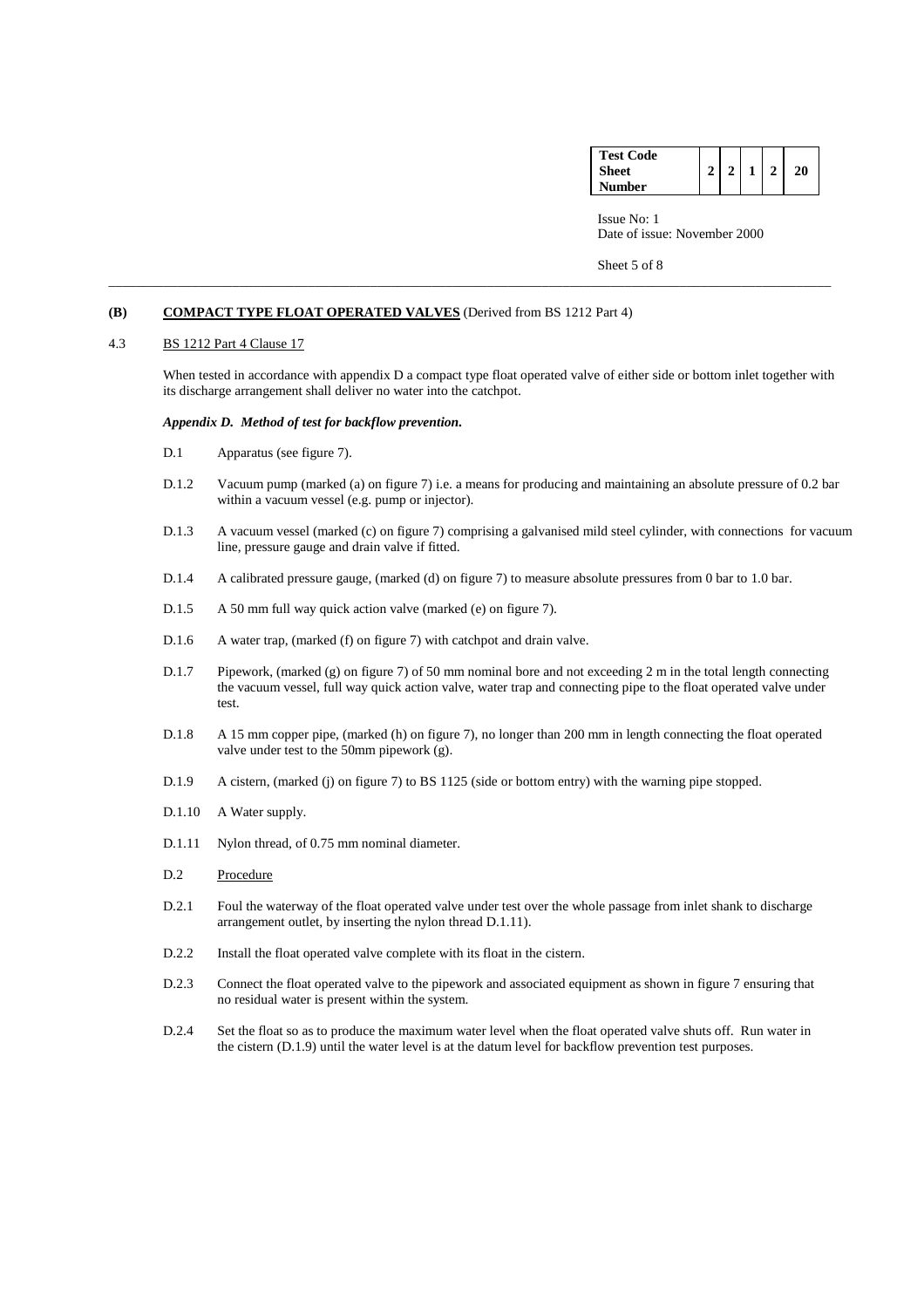| 20<br>Sheet<br>Number | <b>Test Code</b> |  |  |  |
|-----------------------|------------------|--|--|--|
|                       |                  |  |  |  |
|                       |                  |  |  |  |

 Issue No: 1 Date of issue: November 2000

Sheet 6 of 8

D.2.5 Close the full way quick action valve (D.1.5) and the water trap drainage valve (D.1.6) and open the full way gate valve (D.1.2).

\_\_\_\_\_\_\_\_\_\_\_\_\_\_\_\_\_\_\_\_\_\_\_\_\_\_\_\_\_\_\_\_\_\_\_\_\_\_\_\_\_\_\_\_\_\_\_\_\_\_\_\_\_\_\_\_\_\_\_\_\_\_\_\_\_\_\_\_\_\_\_\_\_\_\_\_\_\_\_\_\_\_\_\_\_\_\_\_\_\_\_\_\_\_\_\_\_\_\_\_\_\_\_\_

- D.2.6 Activate the means of producing a vacuum (D.1.1) until the gauge reading (D.1.4) on the vacuum vessel (D.1.3) is not more than 0,2 bar absolute. Close the full way valve (D.1.5).
- D.2.7 Quickly open the full way quick action valve (D.1.5) and allow it to remain open for  $60 \pm 10$  secs. Close the full way quick action valve (D.1.5).
- D.2.8 Open the water trap drain valve (D.1.6) to ascertain whether any water was present in the catchpot. See Clause 17.
- D.2.9 Lower the water level in the cistern (D.1.9) to 20 mm below the datum level for backflow test purposes and repeat procedures D.2.5 to D.2.8 inclusive.
- D.2.10 Repeat D.2.9 at 20 mm intervals of water level until the water level is at least 20 mm below the lowest point of the discharge arrangement or the cistern is empty.

## 5. **ACCEPTANCE CRITERIA**

When tested in accordance with the backflow prevention requirements of BS 1212 Part 4 Clause 17, there shall be no evidence of backflow.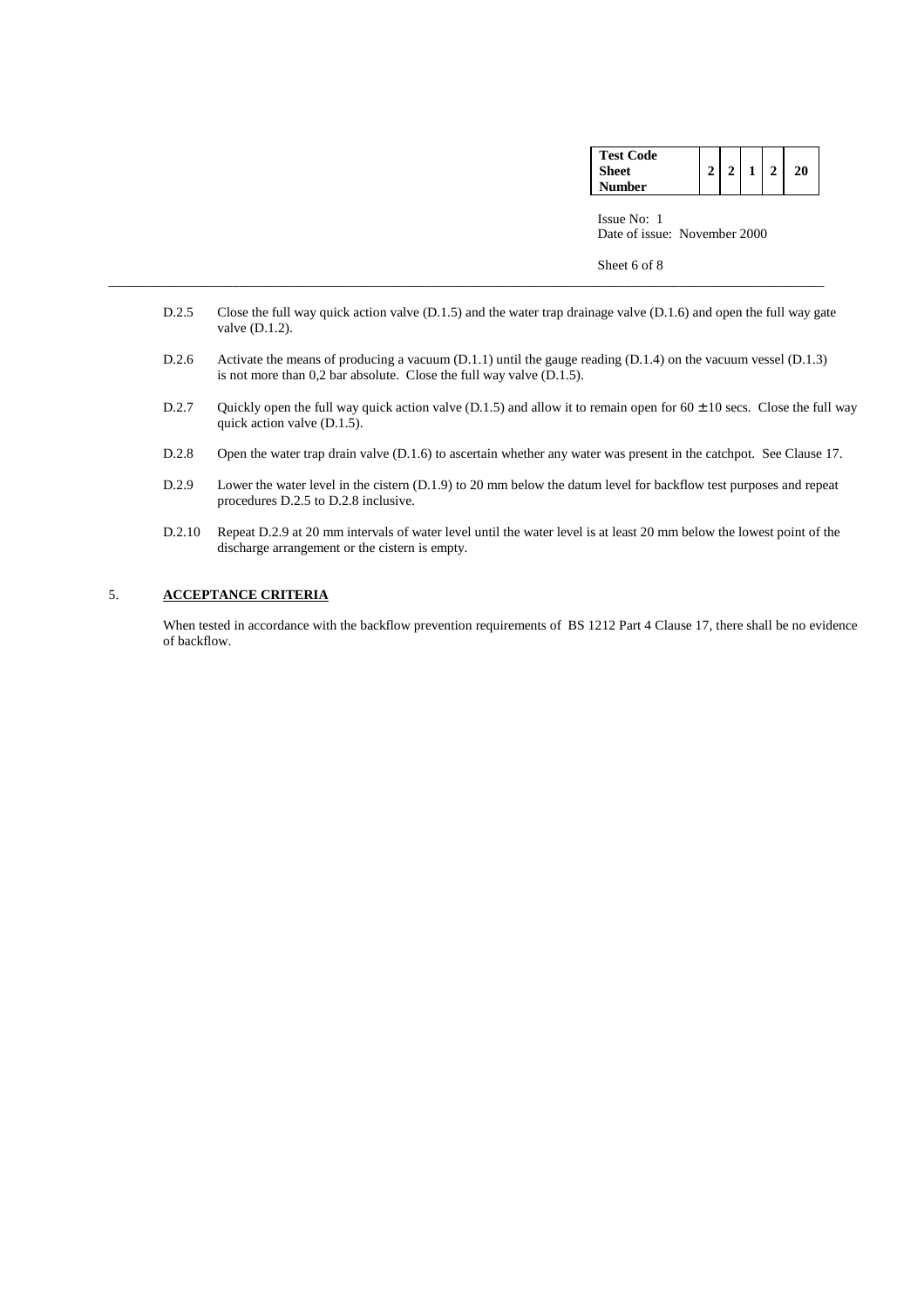| <b>Test Code</b> |              |  |    |
|------------------|--------------|--|----|
| <b>Sheet</b>     | <sub>2</sub> |  | 20 |
| Number           |              |  |    |
|                  |              |  |    |

Issue No: 1 Date of issue: November 2000

Sheet 7 of 8



## Key

- (a) Vacuum pump (see  $D.1.1$ )
- (b) 50 mm full way gate valve (see D.1.2)
- $(c)$  Vacuum vessel (see  $\mathrm{D.1.3})$
- (d) Pressure gauge 0 to 1.0 bar absolute (see D.1.4)
- (e) 50 mm full way quick action valve (see D.1.5)
- $(f)$  Water trap with catchpot and drain valve (see D.1.6)
- (g) 50 mm pipework (see  $D.1.7$ )
- (h)  $15$  mm copper pipe (see D.1.8)
- $\left\langle j\right\rangle$  = A cistern to BS 1125 (see  $\mathbf{D.1.9}$

# Figure 7. Typical arrangement of apparatus for backflow prevention test